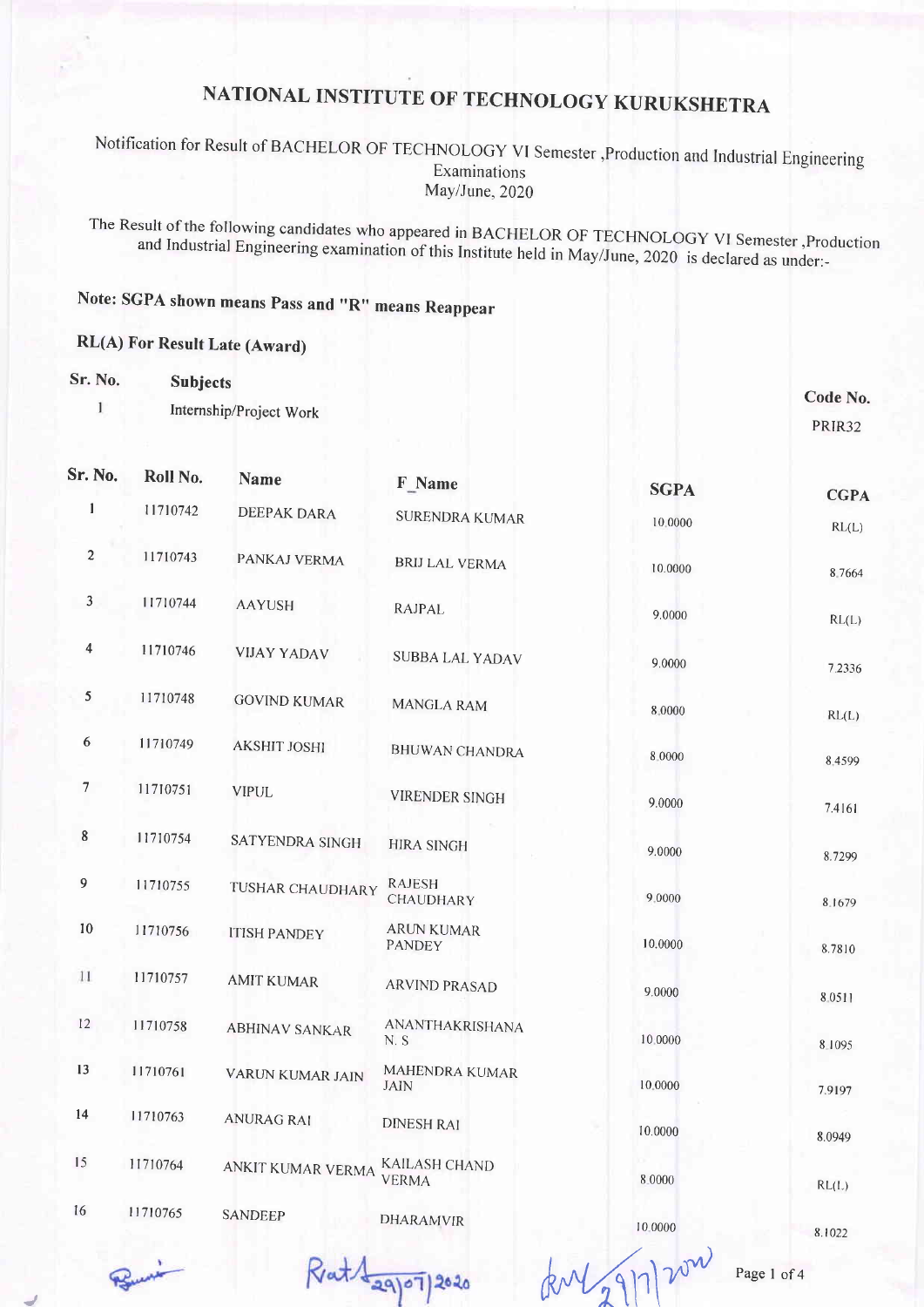Notification for Result of BACHELOR OF TECHNOLOGY VI Semester , Production and Industrial Engineering Examinations May/June, 2020

| 17 | 11710769 | <b>MANJEET SINGH</b>             | <b>ISHWAR SINGH</b>                  | 9.0000  | 8 4 2 3 4 |
|----|----------|----------------------------------|--------------------------------------|---------|-----------|
| 18 | 11710770 | VIVEK PRATAP SINGH PUKHRAJ SINGH |                                      | 9.0000  | 8.3504    |
| 19 | 11710771 | <b>DHRUV</b>                     | RAVINDER KUMAR                       | 9.0000  | 8.2628    |
| 20 | 11710772 | <b>ARNAV JAITLY</b>              | <b>AMIT JAITLY</b>                   | 10,0000 | 8.2263    |
| 21 | 11710773 | <b>SHUBHAM PANDEY</b>            | <b>VINOD PANDEY</b>                  | 10.0000 | 8.8102    |
| 22 | 11710774 | KHUSHI BANSAL                    | <b>SANJAY KUMAR</b><br><b>BANSAL</b> | 10.0000 | 8.4307    |
| 23 | 11710775 | <b>SUNIL</b>                     | <b>INDER SINGH</b>                   | 9.0000  | 8.4380    |
| 24 | 11710777 | <b>SOURABH</b>                   | PRITAM                               | 10.0000 | 7.8540    |
| 25 | 11710780 | THORVI RAMTEKE                   | <b>SURESH RAMTEKE</b>                | 10.0000 | 8.0073    |
| 26 | 11710782 | AKSHAY SANSANWAL                 | <b>RAJESH</b><br>SANSANWAL           | 9.0000  | 7.7810    |
| 27 | 11710783 | NITIN YADAV                      | MUKESH YADAV                         | 10.0000 | 9.2044    |
| 28 | 11710784 | <b>VISHAL</b>                    | <b>INDER SINGH</b>                   | 10.0000 | 6 2 6 2 8 |
| 29 | 11710785 | <b>TSERING TUNDUP</b>            | <b>NAWANG RIGZEN</b>                 | 8.0000  | RL(L)     |
| 30 | 11710789 | <b>JAHNAVI</b>                   | <b>MANOJ</b>                         | 8.0000  | RL(L)     |
| 31 | 11710790 | MUKUL KUMAR                      | <b>KISHAN CHAND</b>                  | 9.0000  | RL(L)     |
| 32 | 11710791 | AKHILESH DHAMA                   | PRAMOD KUMAR                         | 8.0000  | 6.6131    |
| 33 | 11710793 | <b>GUNJAN PURSHAN</b>            | <b>SUBHASH PURSHAN</b>               | 9.0000  | RL(L)     |
| 34 | 11710795 | <b>RITU RANI</b>                 | <b>JASBIR</b>                        | 10.0000 | 9.2920    |
| 35 | 11710796 | VIKRAM SACHDEWA                  | SANJAY SACHDEWA                      | 8.0000  | 84599     |
| 36 | 11710797 | MOHIT KUMAR                      | <b>ASHOK KUMAR</b>                   | 9.0000  | 7.8321    |
| 37 | 11710798 | CHIRAYU VARSHNEY                 | <b>GUNJAN VARSHNEY</b>               | 10.0000 | 7.3650    |

Rat 12907/2020

vo Bage 2 of 4  $\sqrt{q}$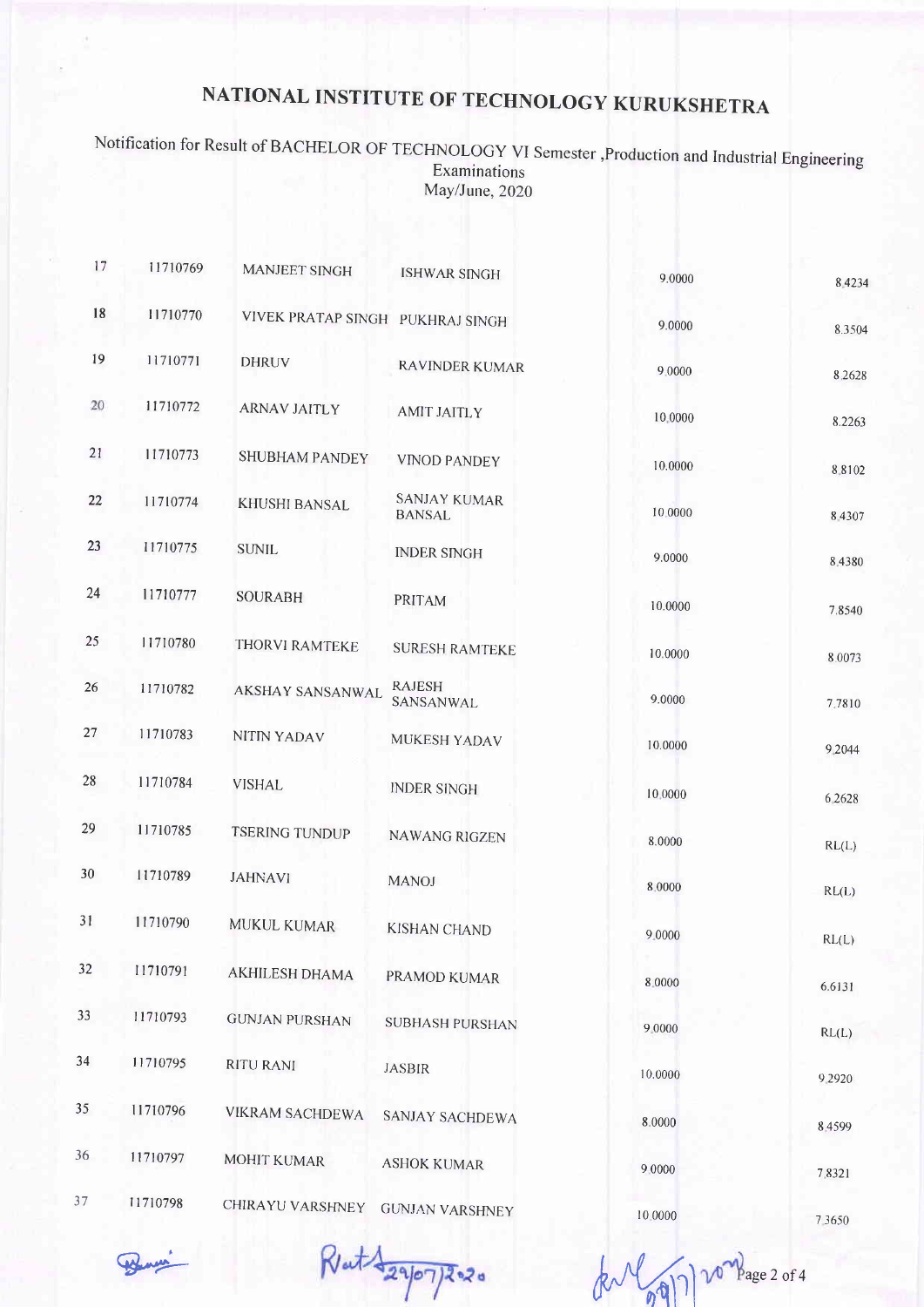## Notification for Result of BACHELOR OF TECHNOLOGY VI Semester, Production and Industrial Engineering<br>Examinations May/June, 2020

| 38 | 11710799 | <b>SUSHIL</b>                             | <b>BALWANT</b>                       | 9.0000  | 7.2774           |
|----|----------|-------------------------------------------|--------------------------------------|---------|------------------|
| 39 | 11710800 | DEVYANSHU BANSAL                          | <b>SANJAY KUMAR</b><br><b>BANSAL</b> | 9 0000  | 8.6423           |
| 40 | 11710801 | <b>ANISH KUMAR</b>                        | <b>BIRENDRA SAH</b>                  | 8.0000  |                  |
| 41 | 11710802 | <b>SHANTI SUMAN</b><br><b>KUMAR TANTI</b> | <b>LAXMAN TANTI</b>                  | 9.0000  | RL(L)<br>RL(L)   |
| 42 | 11710803 | <b>RAHUL GAUTAM</b>                       | RAVINDER KUMAR                       | 8.0000  |                  |
| 43 | 11710804 | <b>ADITI BANSAL</b>                       | <b>RAJESH BANSAL</b>                 | 10.0000 | 8.8759<br>9.1168 |
| 44 | 11710805 | HIMANSHU SHARMA                           | N.P SHARMA                           | 10.0000 | 8.2774           |
| 45 | 11710806 | <b>MOHIT SAINI</b>                        | <b>MEHAR SINGH</b>                   | 9.0000  | 7.6569           |
| 46 | 11710807 | UTSAV YADAV                               | <b>RAJBIR YADAV</b>                  | 9.0000  | 8.9562           |
| 47 | 11710808 | PANKAJ YADAV                              | <b>VEDPAL</b>                        | 9.0000  | RL(L)            |
| 48 | 11710810 | <b>ANKIT YADAV</b>                        | MOHAN LAL YADAV                      | 9.0000  | 6.9635           |
| 49 | 11710813 | <b>TANISHK</b>                            | <b>DEVIDEEN</b>                      | 9.0000  | RL(L)            |
| 50 | 11710814 | KSHITIJ TIWARI                            | <b>KAMAL KANT</b><br>TIWARI          | 9.0000  | 8.3212           |
| 51 | 11710815 | <b>SHUBHAM SINGH</b>                      | NEERAJ KUMAR<br><b>SINGH</b>         | 8.0000  | RL(L)            |
| 52 | 11710816 | AJAY KUMAR MEENA VISHRAM MEENA            |                                      | 9.0000  | RL(L)            |
| 53 | 11710817 | <b>GAURAV KUMAR</b>                       | <b>DES RAJ</b>                       | 8.0000  | RL(L)            |
| 54 | 11710818 | <b>ANIL</b>                               | <b>RAM SINGH</b>                     | 9.0000  | 8.2044           |
| 55 | 11710819 | <b>ANIL KUMAR</b>                         | DEVNARAYAN                           | 8.0000  | 7.4380           |
| 56 | 11710820 | <b>ANUPRASH PANDA</b>                     | P K PANDA                            | 9.0000  | RL(L)            |
| 57 | 11710821 | <b>ASHISH</b>                             | <b>AKASH KUMAR</b>                   | 9.0000  | 8.4307           |
| 58 | 11710822 | <b>ABHINESH MEENA</b>                     | MOHAR SINGH<br><b>MEENA</b>          | 9.0000  | 6.9416           |

 $R$ rat  $\frac{1}{29}$ 07/2020 kml  $20$ 17/20 $\frac{1}{20}$